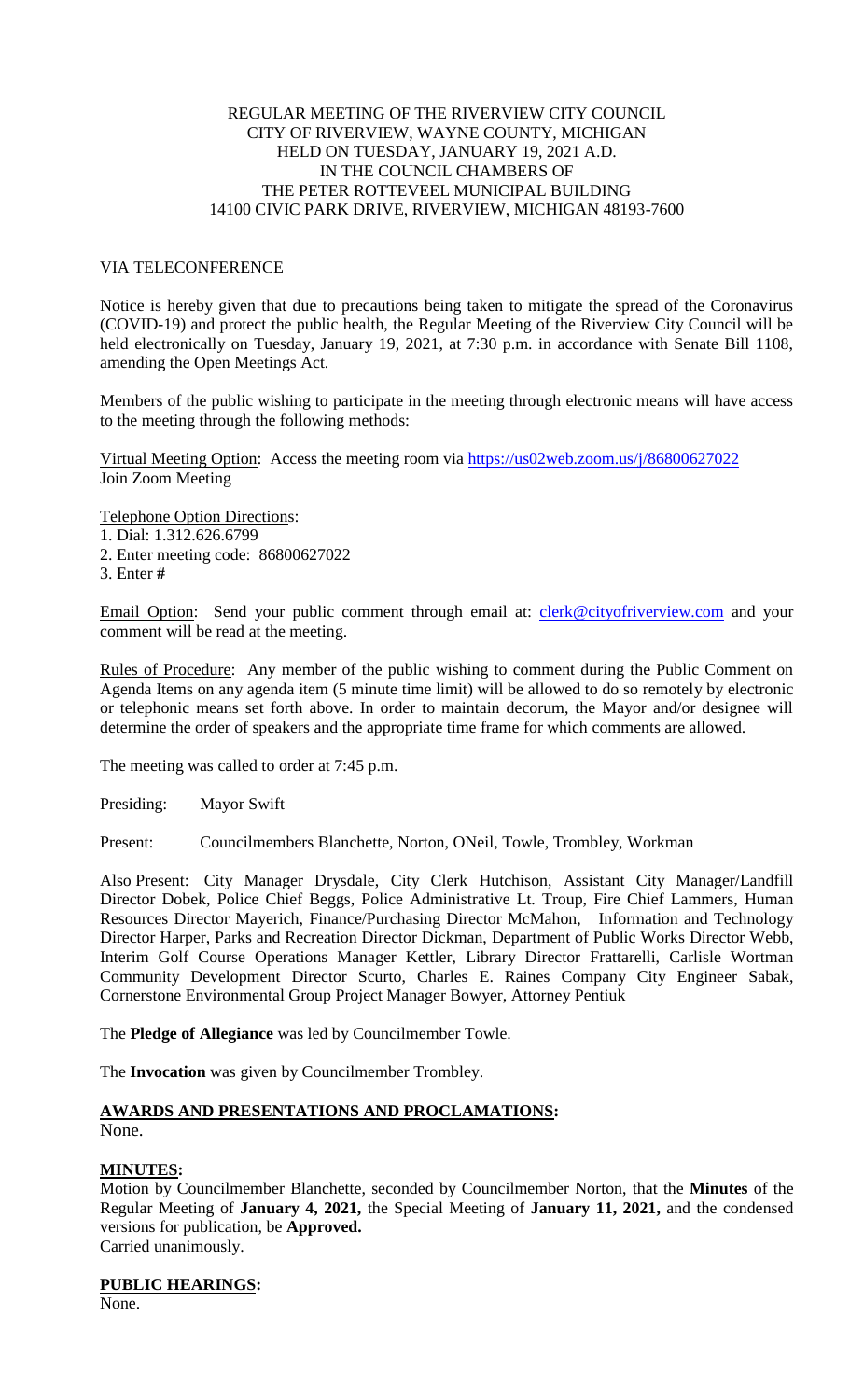#### **PUBLIC COMMENTS:**

At this time, the Mayor asked if anyone wished to address the City Council. No one spoke

### **ORGANIZATIONAL BUSINESS:**

None.

#### **CONSENT AGENDA:**

Motion by Councilmember Towle, seconded by Councilmember Trombley, that the Consent Agenda be Approved as follows:

| А.                          |                       |               |               |              |
|-----------------------------|-----------------------|---------------|---------------|--------------|
|                             |                       | Current       | Amended       | Amendment or |
| Description                 | <b>Account Number</b> | Appropriation | Appropriation | Change       |
| $ 2020/21$ City Council     |                       |               |               |              |
| <b>Contractual Services</b> | 101-101-818.000       | 18,550.00     | 24,050.00     | 5,500.00     |

JUSTIFICATION: To increase the contractual services line item in the in the City Council Fund for the council commissioned actuary services on the impact of opening the City's defined benefit plan.

### **RESOLUTIONS:**

Motion by Councilmember Workman, seconded by Councilmember Blanchette, that Resolution No. 21-04 - the **Deficit Elimination Plan** for the **Land Preserve Fund,** as required by State of Michigan Department of Treasury**,** be Adopted:

# RESOLUTION NO. 21-03 DEFICIT ELIMINATION PLAN FOR LAND PRESERVE

- WHEREAS, The City of Riverview's Financial Report for the fiscal year ended June 30, 2020 indicated the presence of a \$5,108,360 net working capital deficit in the Land Preserve Fund; and
- WHEREAS, Act 275 of the Public Acts of 1980 requires that a Deficit Elimination Plan be formulated by the local unit of government and filed with the Michigan Department of Treasury.
- NOW, THEREFORE, IT IS RESOLVED that the City of Riverview's legislative body adopts the following as the Land Preserve Fund Deficit Elimination Plan:

# CITY OF RIVERVIEW DEFICIT ELIMINATION PLAN LAND PRESERVE

|                                 | Audited     |                |             |               |               |
|---------------------------------|-------------|----------------|-------------|---------------|---------------|
|                                 |             |                |             |               |               |
|                                 | 2019/20     | 2020/21        | 2021/22     | 2022/23       | 2023/24       |
|                                 |             |                |             |               |               |
| <b>Tipping Fees</b>             | 11,430,342  | 12,500,000     | 12,500,000  | 12,500,000    | 12,500,000    |
| <b>Other Revenues</b>           | 233,518     | 250,000        | 250,000     | 250,000       | 250,000       |
|                                 | 11,663,860  | 12,750,000     | 12,750,000  | 12,750,000    | 12,750,000    |
|                                 |             |                |             |               |               |
|                                 |             |                |             |               |               |
|                                 |             |                |             |               |               |
| <b>Debt Services</b>            | 21,497      | 480,000        | 480,000     | 480,000       | 480,000       |
| Salaries & Wages                | 1,923,667   | 1,800,000      | 1,800,000   | 1,800,000     | 1,800,000     |
| <b>Fringe Benefits</b>          | (702, 741)  | 1,260,000      | 1,260,000   | 1,260,000     | 1,260,000     |
| <b>Operating Supplies</b>       | 929,489     | 1,150,000      | 1,150,000   | 1,150,000     | 1,150,000     |
| Other                           | 1,023,718   | 1,200,000      | 1,200,000   | 1,200,000     | 1,200,000     |
| <b>Contractual Services</b>     | 1,989,921   | 2,050,000      | 2,050,000   | 2,050,000     | 2,050,000     |
| Cell 7 Construction             | 5,813,719   | $\overline{0}$ | $\theta$    | 0             | $\theta$      |
| <b>Transfers to Other Funds</b> | 3,105,994   | 3,500,000      | 3,500,000   | 3,500,000     | 3,500,000     |
|                                 | 14,105,264  | 11,440,000     | 11,440,000  | 11,440,000    | 11,440,000    |
|                                 |             |                |             |               |               |
| Change in Net Position          | (2,441,404) | 1,310,000      | 1,310,000   | 1,310,000     | 1,310,000     |
| Net Position - Beginning        |             |                |             |               |               |
| of Year                         | (2,666,956) | (5,108,360)    | (3,798,360) | (2,488,360)   | (1, 178, 360) |
| Net Position - End of           |             |                |             |               |               |
| Year                            | (5,108,360) | (3,798,360)    | (2,488,360) | (1, 178, 360) | 131,640       |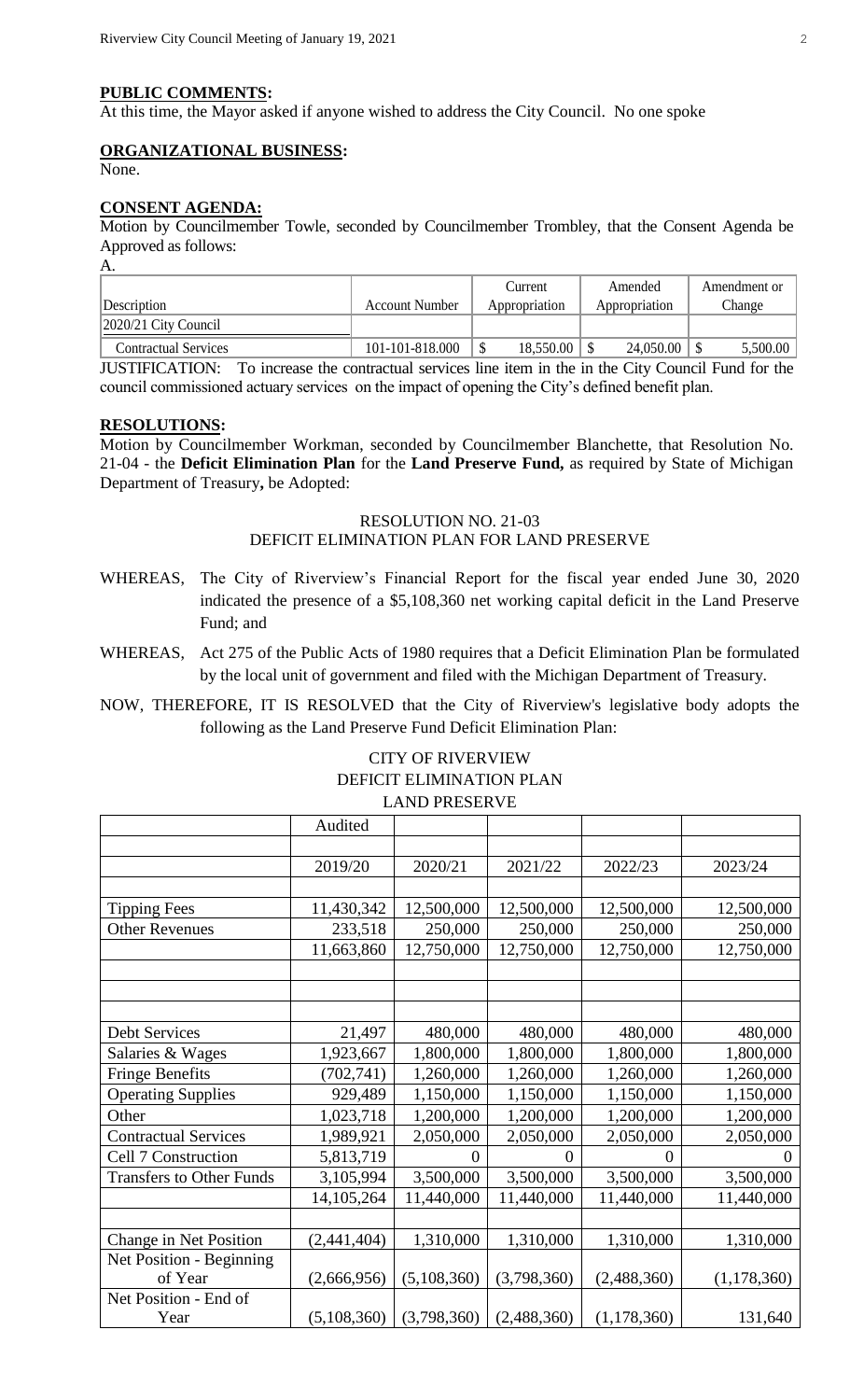Riverview City Council Meeting of January 19, 2021 3

BE IT FURTHER RESOLVED that the City of Riverview's City Manager submits the Deficit Elimination Plan for the Land Preserve to the Michigan Department of Treasury for certification.

AYES: Mayor Swift, Councilmembers Blanchette, Norton, ONeil, Towle, Trombley, Workman NAYS: None. EXCUSED: None. ADOPTED this 19<sup>th</sup> day of January, 2021. ATTEST: \_\_\_\_\_\_\_\_\_\_\_\_\_\_\_\_\_\_\_\_\_\_\_\_\_\_\_\_\_\_\_\_\_\_\_

Andrew M. Swift, Mayor

I, Cynthia M. Hutchison, duly authorized City Clerk of the City of Riverview, do hereby certify the foregoing Resolution is a true copy of a resolution adopted by the Riverview City Council at their regular meeting of January 19, 2021.

 $(S E A L)$ 

Cynthia M. Hutchison, City Clerk

\_\_\_\_\_\_\_\_\_\_\_\_\_\_\_\_\_\_\_\_\_\_\_\_\_\_\_\_\_\_\_\_\_\_

Motion by Councilmember Blanchette, seconded by Councilmember Workman, that Resolution No. 21- 04, **Deficit Elimination Plan** for Riverview Highlands **Golf Course**, be Adopted.

#### CITY OF RIVERVEW RESOLUTION NO. 21-04 DEFICIT ELIMINATION PLAN FOR RIVERVIEW HIGHLANDS GOLF COURSE

- WHEREAS, The City of Riverview's Financial Report for the fiscal year ended June 30, 2020 indicated the presence of a \$96,973 net working capital deficit in the Golf Course Fund; and
- WHEREAS, Act 275 of the Public Acts of 1980 requires that a Deficit Elimination Plan be formulated by the local unit of government and filed with the Michigan Department of Treasury.
- NOW, THEREFORE, IT IS RESOLVED that the City of Riverview's legislative body adopts the following as the Golf Course Fund Deficit Elimination Plan:

|                       |                             |        | Audited    |           |           |           |           |
|-----------------------|-----------------------------|--------|------------|-----------|-----------|-----------|-----------|
|                       |                             |        | 2019/20    | 2020/21   | 2021/22   | 2022/23   | 2023/24   |
| Revenues              |                             |        |            |           |           |           |           |
|                       | <b>Charges for Services</b> | $\ast$ | 1,148,743  | 1,425,000 | 1,425,000 | 1,425,000 | 1,425,000 |
|                       | <b>Other Revenues</b>       |        | 1,411      | 1,411     | 1,411     | 1,411     | 1,411     |
| <b>Total Revenues</b> |                             |        | 1,150,154  | 1,426,411 | 1,426,411 | 1,426,411 | 1,426,411 |
| Expenses              |                             |        |            |           |           |           |           |
|                       | Operations & Maintenance    | $**$   | 865,616    | 562,616   | 562,616   | 562,616   | 562,616   |
|                       | <b>Supplies</b>             |        | 187,722    | 190,000   | 190,000   | 190,000   | 190,000   |
|                       | Other Services & Charges    |        | 404,742    | 405,000   | 405,000   | 405,000   | 405,000   |
|                       | Depreciation                |        | 231,999    | 230,000   | 230,000   | 230,000   | 230,000   |
| <b>Total Expenses</b> |                             |        | 1,690,079  | 1,387,616 | 1,387,616 | 1,387,616 | 1,387,616 |
|                       | Change in Net Position      |        | (539, 925) | 38,795    | 38,795    | 38,795    | 38,795    |
|                       | Net Position $-$ Beginning  |        |            |           |           |           |           |
|                       | of Year                     |        | 442,952    | (96, 973) | (58, 178) | (19, 383) | 19,412    |
|                       | Net Position - End of Year  |        | (96, 973)  | (58, 178) | (19, 383) | 19,412    | 58,207    |

CITY OF RIVERVIEW DEFICIT ELIMINATION PLAN FOR GOLF COURSE